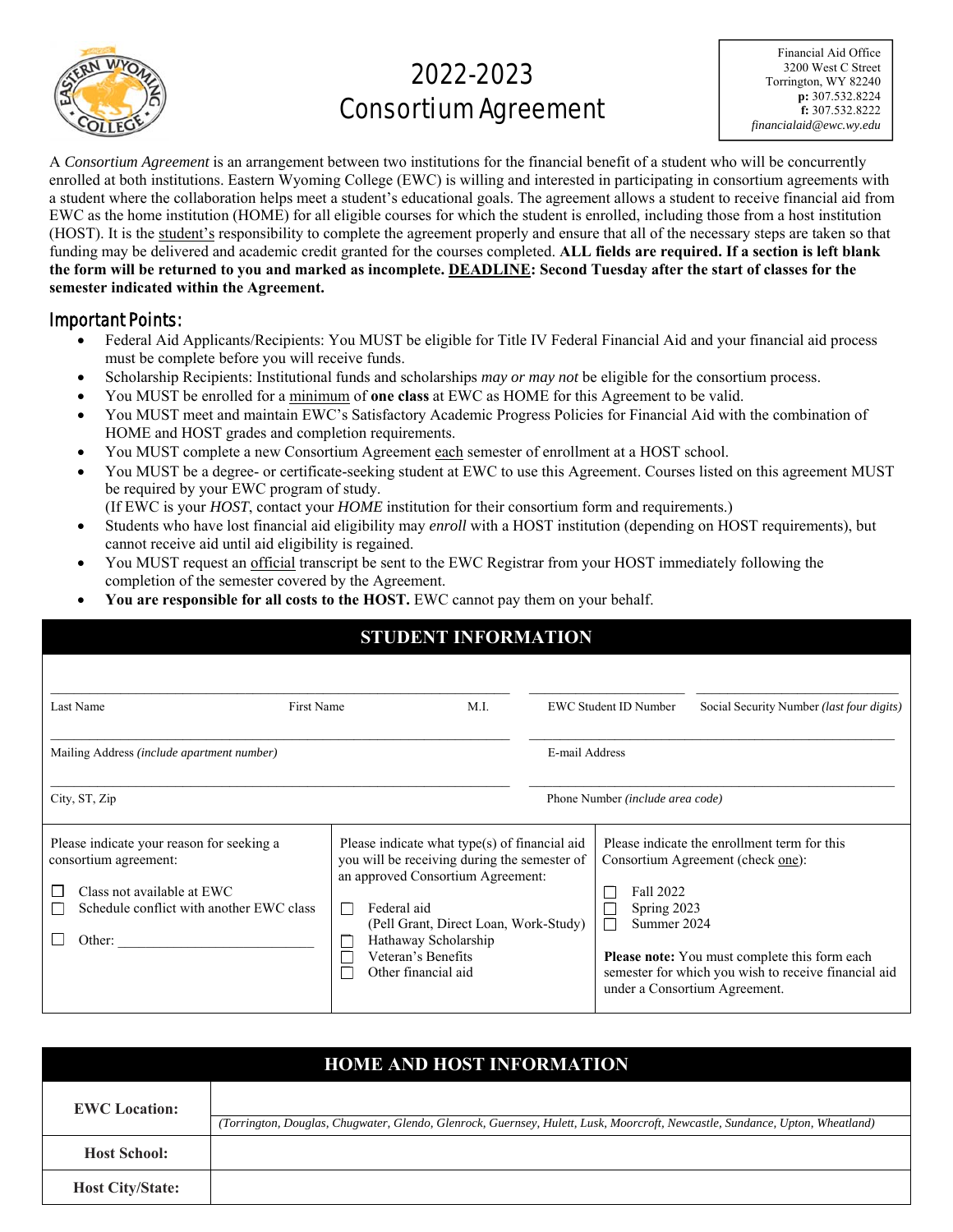It is the student's responsibility to complete the agreement properly and ensure that all of the necessary steps are taken so that funding may be delivered and academic credit granted for the courses completed. **Please note: ALL fields are required. If a section is left blank the form will be returned to you and marked as incomplete.** 

#### **ENROLLMENT INFORMATION** (Complete with EWC Academic Advisor)

For a course to be eligible it must be offered by an accredited HOST eligible to participate in Title IV Federal Aid Programs and accepted by HOME towards satisfying the student's degree requirements. You MUST be enrolled for a minimum of one class at EWC as HOME for this Agreement to be valid. Please work with your EWC Academic Advisor to complete the course enrollment information below:

| What course(s) will the student be taking at HOST school? |              |         | Equivalent course(s) at EWC? |              |         |
|-----------------------------------------------------------|--------------|---------|------------------------------|--------------|---------|
| Course Subject<br>& Number                                | Course Title | Credits | Course Subject<br>& Number   | Course Title | Credits |
|                                                           |              |         |                              |              |         |
|                                                           |              |         |                              |              |         |
|                                                           |              |         |                              |              |         |
|                                                           |              |         |                              |              |         |
|                                                           |              |         |                              |              |         |

**By signing below, Advisor confirms that course(s) listed from HOST school are required for student's EWC degree program.** 

*Advisor or Registrar Signature: \_\_\_\_\_\_\_\_\_\_\_\_\_\_\_\_\_\_\_\_\_\_\_\_\_\_\_\_\_\_\_\_\_\_\_\_\_\_\_\_\_\_\_\_\_\_\_\_\_\_\_\_\_ Date: \_\_\_\_\_\_\_\_\_\_\_\_\_\_\_\_\_\_\_\_\_\_\_\_*

*Advisor or Registrar printed name:*  $\overline{a}$ 

### **STUDENT AGREEMENT & CERTIFICATION**

Please read the following expectations/Consortium Agreement Policies. After reading, please indicate agreement by writing (or typing, if filling out the PDF version) your initials to the right of each statement (in the space provided).

1. I am taking (a) course(s) at the HOST school listed above that is/are transferable to my degree at EWC

2. I am NOT receiving financial aid at the HOST

3. I am enrolled in and attending at least one class at EWC for the Enrollment Term checked above and am making Satisfactory Academic Progress as specified by EWC's Satisfactory Academic Progress Policies for Financial Aid

4. I am enrolled in a degree/certificate program at EWC; EWC will confer my degree upon successful completion of my program

5. I will notify EWC and HOST of any change in my enrollment status, including withdrawing from or not attending courses: *If you drop or withdraw from courses at your host school, you are required to submit an official receipt of your dropped courses to your consortium liaison at the home school. Please be aware that dropping or withdrawing from classes in your consortium agreement may affect your SAP. You may only completely withdraw from a consortium agreement twice. If you drop all courses at both schools, the home institution will perform a Return of Title IV Funds calculation and may return funds to federal accounts. This could result in a bill on your student account.*

**6. I will request an official grade transcript from my HOST school to be sent to EWC at the end of the semester.** 

**7. I am responsible for paying educational expenses at my HOST school** 

8. I authorize my HOST school to release any necessary academic and/or financial information for the above course(s) to EWC

By signing below, I certify that I have read, and that I understand and will abide by all Consortium Agreement Policies

 $\_$  , and the state of the state of the state of the state of the state of the state of the state of the state of the state of the state of the state of the state of the state of the state of the state of the state of the  *Student's Signature* (**Handwritten** signature required) *Date*